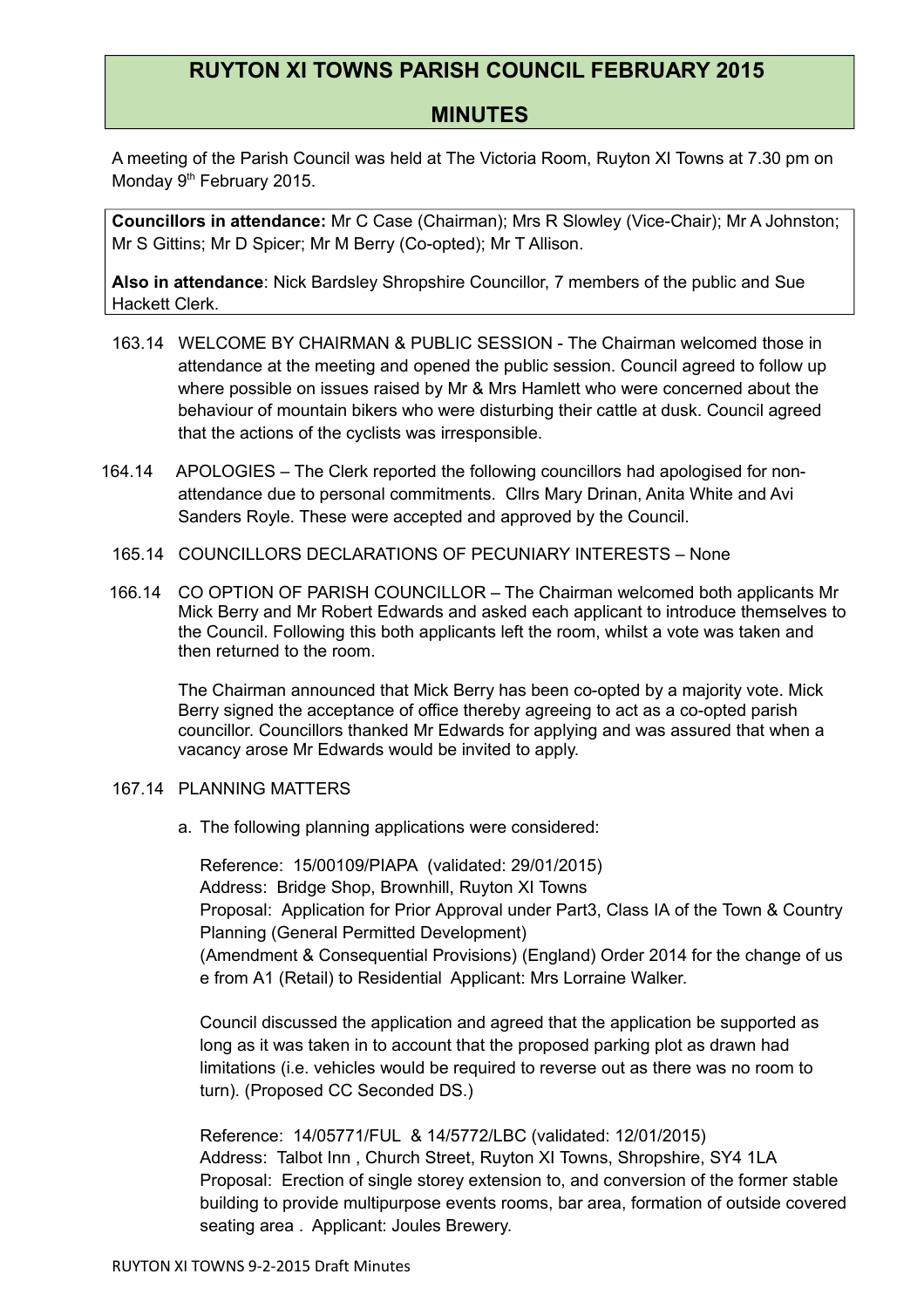Council discussed the application and agreed that the application be supported as long as the development was an integral part of the public house business. The proposal was primarily considered a sustainable solution enabling the public house to continue and extend its business activities. Council also acknowledged that consideration had been given to improving access issues. (Proposed CC; Seconded SG.)

# Reference: 14/05743/OUT (validated: 05/01/2015)

Address: Proposed Residential Development to the West of, Little Ness Road Proposal: Outline application for residential development to include new access Applicant: Mr & Mrs J Lycett

Following some debate, the Council agreed by a majority that the application be opposed and the following comments be submitted:

As Shropshire Council now has in excess of a 5 year housing supply; its planning policies now carry more weight and as such the proposed development is outside the development boundary depicted in the parish's SAMDev submission (CS4); in open countryside and can therefore not be supported by the Parish Council.

13/03585/OUT Amendments notified on 26/1/2015 by letter. Address Yardley, Ruyton XI Towns Proposed: Outline application for residential development comprising of two

dwellings, includes access. Applicant D Williams.

## *The Council agreed to lift standing orders enabling residents to speak:*

Residents spoke of their concerns about the  $4<sup>th</sup>$  change to the application. The main reasons which opposed the application were summarised:

- Overlooking existing properties
- Revised proposals exacerbated access issues which are already a reserved matter.
- Council were reminded that they had previously opposed the application.

*By agreement the Chairman reinstated standing orders.*

Following some debate, the Council agreed that the amended application be opposed as reverting to 2 dwellings from 4 made no difference to the issues which supported its previous decision. (Proposed CC; Seconded DS.)

b. The following planning decision was noted by the Council:

Ref. No: 14/02856/FUL& 14/02857/LBC | Coton House Ruyton XI Towns Erection of 2 storey oak frame sunroom and bedroom. Single storey pool house linked to the house by a glazed oak frame link. SC Decision: Permission Granted

168.14 SHROPSHIRE COUNCIL – Cllr Nick Bardsley stated that he was trying to ensure that the next LJC meeting would include presentations on CIL Payments; and a representative from SC Highway responsible for commenting on planning applications.

## 169.14 HIGHWAYS & VILLAGE MAINTENANCE ISSUES

- a. VAS Project in partnership with SC Clerk reported that she was awaiting Scottish Power to establish power to light R3. Cllr NB still yet to determine whether 2015-16 budget will facilitate VAS project (i.e. installation of 2 VASs).
- b. Shotatton Crossroads Correspondence awaited from MP. Grugg Hill and Abbotts Lane Ruyton – The Clerk reported that actions by the Police and Shropshire Council Highways had resulted in confirmation that TE Jones had the necessary EA exemption to remove the spoil; which had been a primarily cause to the lanes debris and mutilation of the lanes. Meanwhile Highways have